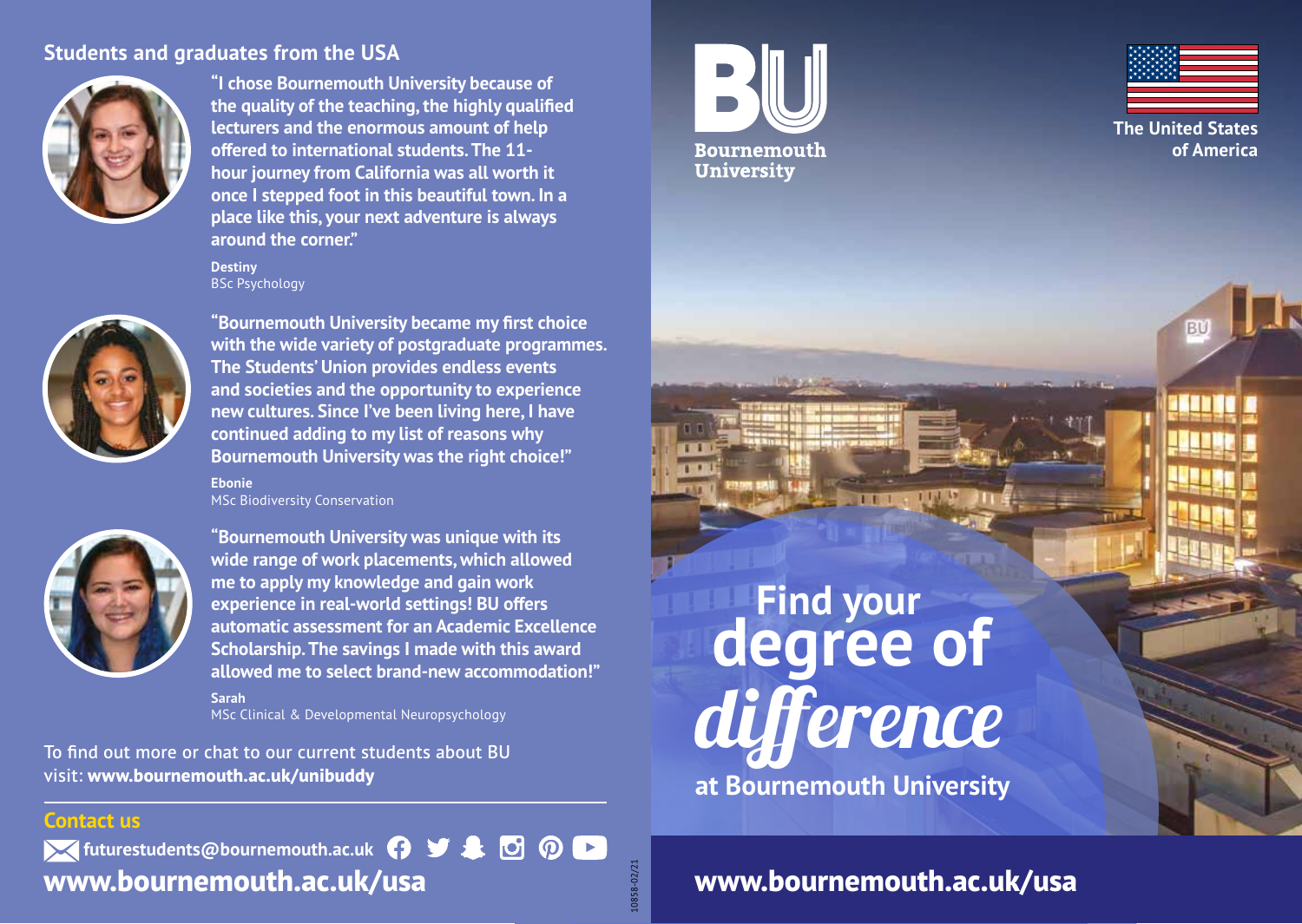#### **Bournemouth University has over 19,000 students from across 135 different countries and regions.**

We are ranked in the top 100 young universities in the world according to *Times Higher Education* Young University Rankings 2020.

Courses at Bournemouth University have a strong professional orientation with a focus on academic excellence and graduate employability. Our degrees are accredited by 29 different professional bodies, including some of the biggest names in industry. We blend education, professional practice and research in everything we do. You'll be learning from inspirational academics who are passionate about the subjects they teach, are involved in research, and possess real world industry experience.

**Why** BU?

All our undergraduate courses and most of our postgraduate courses offer you the chance to undertake a work placement, giving you the opportunity to put your learning into practice while building an invaluable network of professional contacts at the same time.

Whatever it is that makes you stand out from the crowd, at BU we can help you to build on it to become the person you were always meant to be.

# **AACSB accredited**

**Top 100**

**We are ranked in the top 100 young universities in the world**

(*Times Higher Education* Young University Rankings 2021)

# **£3.2million**

**We awarded postgraduate scholarships and bursaries worth over £3.2 million in 2019/20**



#### **The Business School is accredited by the**

**Association to Advance Collegiate Schools of Business (AACSB). Only 5% of business schools around the world have achieved this.**

# **Industry experience**

**Every undergraduate and many postgraduate courses offer the opportunity of a work placement**

# **£200million**

**In recent years we have invested £200 million in our buildings, IT and facilities**





#### **Subject areas**

Accounting, Finance & Economics Archaeology, Anthropology & Forensic Science Business & Management Computer Animation, Games & Visual Effects Computing & Informatics Design & Engineering Health & Social Care History, Politics & Social Sciences

Journalism, English & Communication Law Life & Environmental Sciences Marketing Media, Film, TV & Music Production Medical Sciences Psychology Sport Tourism, Hospitality & Events

#### Visit: **www.bournemouth.ac.uk/courses**

#### **Fees**

This table shows the range of annual tuition fees for 2021/22 entry for both undergraduate and postgraduate courses at BU. Payment can be made in full or in two instalments.

Students from the USA who receive a Federal Loan can make arrangements to pay fees in three instalments that tie in with loan payments.

| 2021/22 course                                                    | Fees (GBP)*       |
|-------------------------------------------------------------------|-------------------|
| Undergraduate (fees are fixed<br>for the duration of your course) | £14,100 - £15,000 |
| Placement year                                                    | £850              |
| Postgraduate                                                      | £12,000 - £15,000 |
| $MBA$ (F/T)                                                       | £15,000           |
| Research (F/T) Library-based                                      | £15,000           |
| Research (F/T) Laboratory-based                                   | £17,000           |

\*Tuition fees correct at the time of printing and are subject to change.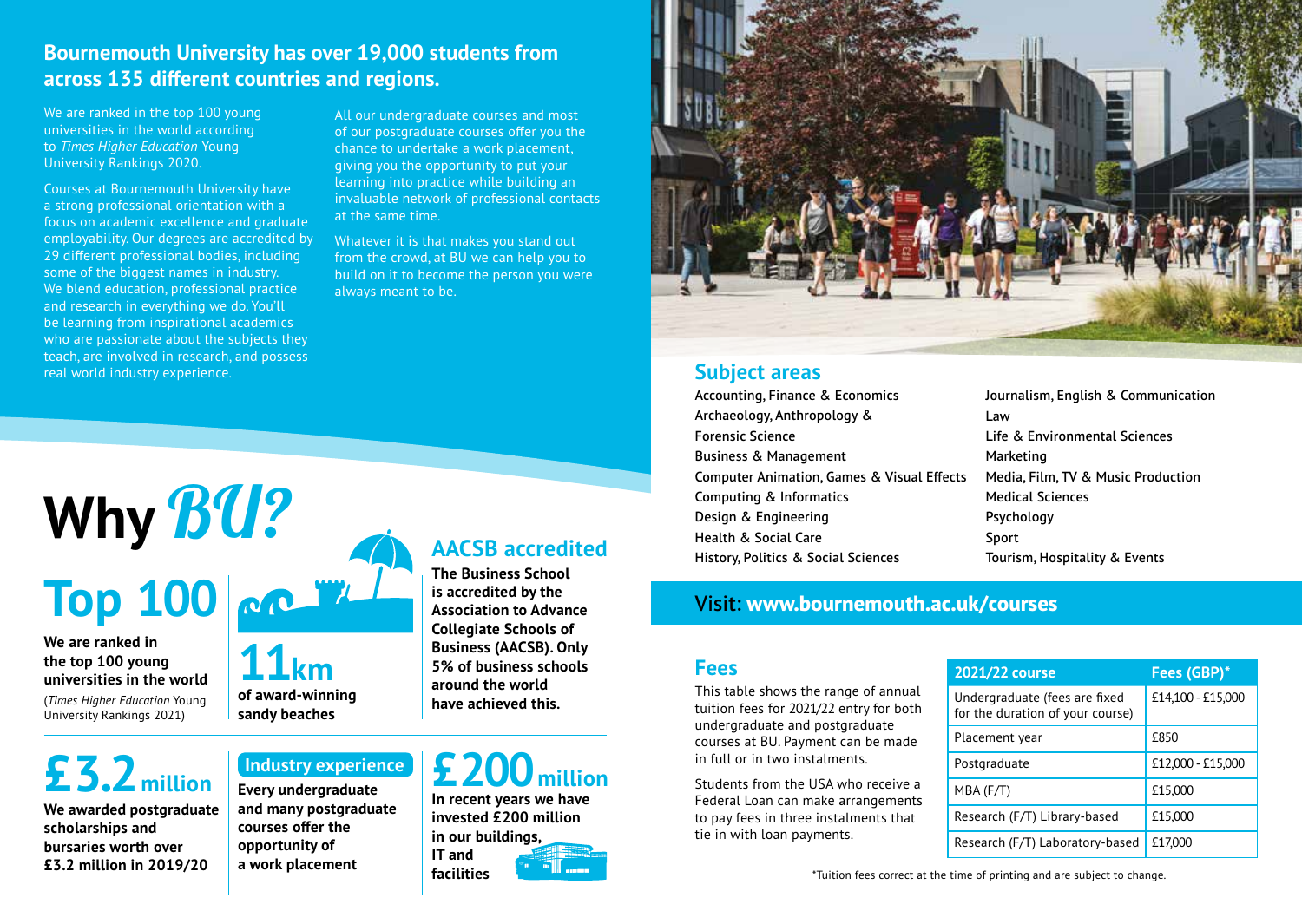#### **Academic entry requirements**

#### **BU International College Foundation Certificates**

You can undertake a Foundation Certificate before going on to an undergraduate course if you have successfully completed 12 years of schooling in the USA. Visit: **www.bournemouth.ac.uk/**

#### **internationalcollege**

#### **Undergraduate courses (Bachelor's degree)**

You can apply to study a Bachelor's degree from year one if you hold a High School Graduation Diploma with a minimum GPA of 3.0 out of 4.0, plus at least one of the following:

#### **SAT Reasoning tests**

SATR tests are accepted only on courses in which all subjects are considered. You will need a combined score between 1200 and 1300. The required score will vary according to the course applied for.

#### **American College Tests**

ACT tests are accepted only on courses in which all subjects are considered. You will need a combined score between 24 and 26, depending on the course applied for.

#### **Advanced Placement tests**

AP tests are required on courses which list required or relevant subjects. You will need 2 or 3 tests and the required score per subject will range between 3 and 5, depending on the course applied for. Additional tests such as SATR or ACT will support your application. If you apply for a course which requires AP tests but are unable to take the tests, please contact the International Admissions Team on **iat@ bournemouth.ac.uk** to discuss your options.

#### **Postgraduate courses (Master's degree)**

You will need to have successfully completed a US Bachelor's (Honours) degree in a

relevant subject to be considered for a taught postgraduate degree at BU.

#### **Research programmes**

You need a Master's degree to be considered for a BU research programme.

Some courses may require specific or additional entry requirements. To find out more visit **www.bournemouth.ac.uk/courses**

#### **English entry requirements**

#### **Undergraduate and postgraduate**

If English is not your first language, you will need to provide evidence that you have been assessed in all four components of English (reading, writing, speaking and listening) to the required standard for your degree course.

For more information on acceptable English qualifications visit: **www.bournemouth.ac.uk/ english-requirements**

#### **Scholarships**

#### **Undergraduate**

We award a £2,500 Academic Excellence Scholarship to you automatically if you have achieved a:

- High School Diploma GPA 3.25/4.0 **plus** SAT Reasoning 1300 **or** two APs 4.0 **or** ACT 26
- Associate Degree 3.0/4.0 or 75% or above.

#### **Postgraduate**

We award a £3,500 Academic Excellence Scholarship to you automatically if you have achieved a Bachelor's degree with 3.00/4.00 or 75% or above.

For more information about scholarships visit: **www.bournemouth.ac.uk/scholarships**

#### **US Federal Loan**

If you are a US citizen or a permanent resident in the US, you can apply for a US Federal Loan to fund your studies in the UK.



#### **Find yourself surrounded by the beautiful scenery of Bournemouth as you study**

**with us.** Located on the south coast of England, Bournemouth University is situated in an area of outstanding natural beauty less than two hours from central London by train. We are a green, safe and friendly town welcoming students from many countries. Our 11km award-winning stretch of sandy beaches holds four European blue flags and Bournemouth beach was named the best in the UK by TripAdvisor. The town is also close to two UNESCO World heritage sites – the Jurassic Coast and Stonehenge – and benefits from great access and links to London as well as many airports.

## Find out more: **www.bournemouth.ac.uk/bournemouth**

### For further information visit **www.bournemouth.ac.uk/usa**